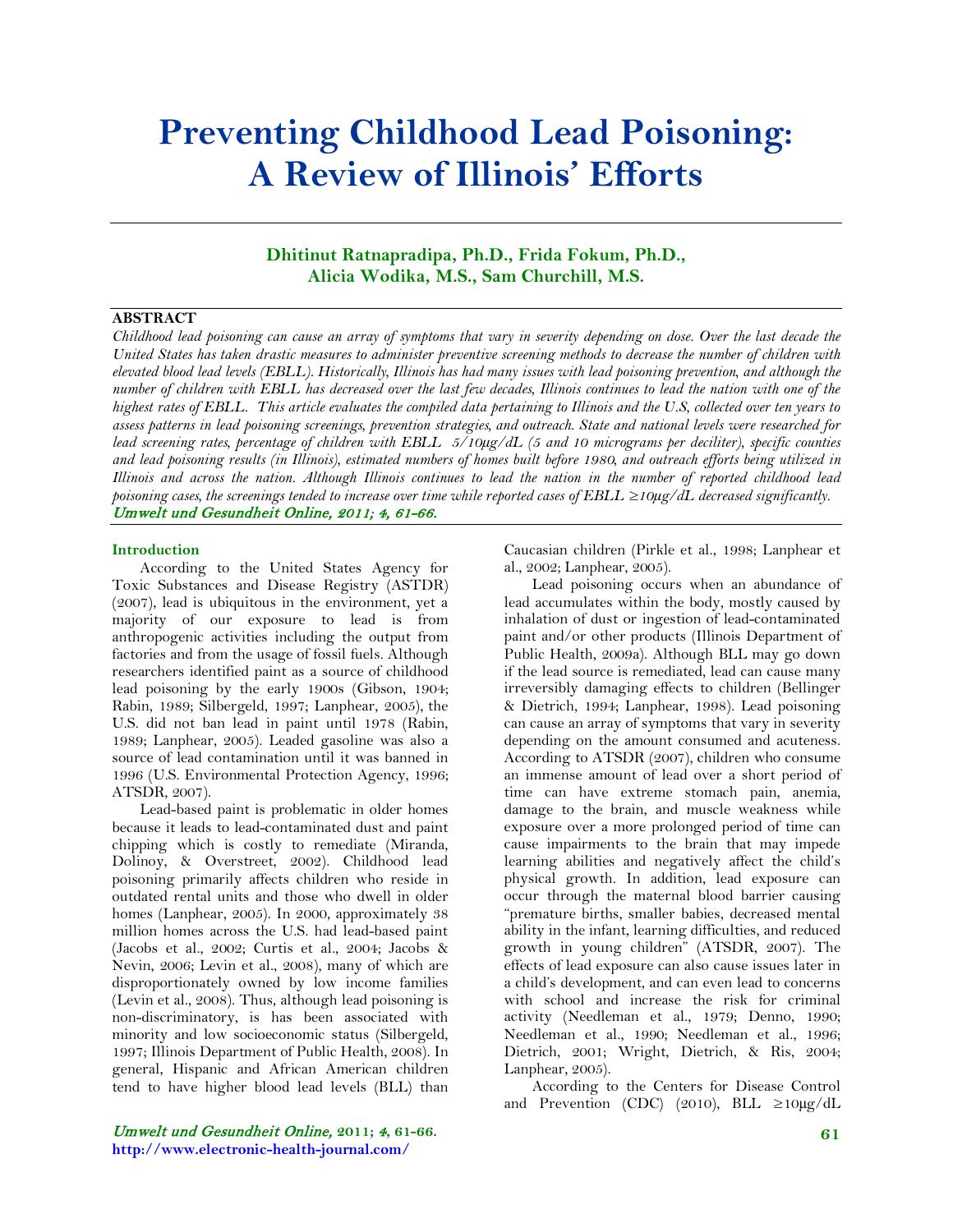(micrograms per deciliter) are cause for concern and require public health action. This number has been lowered over the last few decades when lead poisoning was associated with BLL greater than 60µg/dL (Lanphear, 1998). Although the action level has decreased, thereby classifying a larger pool of samples as "elevated," the number of children with elevated blood lead levels (EBLL) has decreased over the last few decades. In 1970, as much as 88% of children across the U.S. had EBLL (Annest, et al., 1983; Lanphear, 2005), whereas the National Health and Nutrition Examination Survey (NHANES) from 1976-1980 found that  $\sim$ 700,000 children had EBLL (Mahaffey, et al., 1982; Rabin, 1989). In the 1990s, however, blood lead levels decreased significantly in children under the age of six, with only 5% of this population having a level of 10µg/dL or greater (Pirkle, et al., 1998; Lanphear, 2005).

## *Lead Poisoning in Illinois*

The Illinois Department of Public Health (IDPH) has monitored childhood lead poisoning cases since 1973 (IDPH, 2009b). In 1993, Illinois mandated lead screenings for children age 6 and under (IDPH, 2011). In 1995, Illinois required that children living in "targeted" or high risk ZIP codes be tested for lead exposure (Binns et al., 1994). Risk factors used to determine targeted areas included poverty levels and a ranking of the age of the housing: pre-1950s housing was at highest risk and post-1978 housing had the least risk. According to IDPH (2008), Illinois is estimated to have  $\sim$ 2 million housing units that contain lead-based paint, the vast majority of which are occupied; of this 2 million, approximately 20% are occupied by low income families.

Although the number of cases in Illinois has dramatically decreased since the late 1990s (IDPH, 2009a), Illinois continues be among the states with the most EBLL cases in the nation (CDC, 2010; IDPH, 2009b). In 2006, 4.2% of children in the state had EBLL; this is greater than the national average of 2.5% (IDPH, 2008). Mehta and Binns (1998) revealed that approximately 11% of children in Chicago who were tested had a BLL  $\geq 15\mu g/dL$ .

Although EBLL can be fairly common with children dwelling in cities, many parents do not know how to prevent this from happening to their children. In a study by Mehta and Binns (1998) surveying Chicago parents for their knowledge on lead poisoning, they found that only 34% of parents obtained information regarding childhood lead poisoning from a physician. Using a combination of environmental and medical management strategies (Table 1), IDPH has taken many steps to try and reduce the number of children with EBLL.

Umwelt und Gesundheit Online, **2011;** 4**, 61-66. http://www.electronic-health-journal.com/**

#### **Purpose**

We describe and analyze the trends of BLL and lead poisoning prevention in Illinois for 1997-2008. Over the decade, IDPH compiled, in the *Illinois Lead Program Annual Surveillance Reports,* data pertaining to the screening rates, EBLL, and specific county descriptive statistics on lead screening and outreach for the State of Illinois. This paper assesses the compiled data, pertaining to Illinois and the U.S. overall for patterns in lead poisoning prevention strategies and outreach. Illinois is one of the leading states with large numbers of children with lead poisoning (IDPH, 2009a); therefore, it is important to evaluate current research regarding lead screening rates and awareness.

## **Methods**

#### *Illinois Lead Assessment 1997-2008*

To determine the patterns for lead poisoning prevention and awareness, the *Illinois Lead Program Annual Surveillance Report* for both 2007 and 2008 were analyzed and compared with national data. All data pertaining to the state of Illinois was obtained from the IDPH Lead Program, whereas national data was obtained from the CDC. Data is primarily compared for the years through 2007 (the last year for which CDC data is available), although additional state data is included. In particular, both state and national levels were researched regarding the following topics: lead screening rates, percentage of children with EBLL 5/10µg/dL (5 and 10 micrograms per deciliter), estimated numbers of homes built before 1980, and outreach efforts being utilized in Illinois and across the nation.

## **Results**

#### *Illinois Screening Rates and Blood Lead Levels*

According to the U.S. Census Bureau, the estimated population for the U.S. in 2007 was 300,465,879 of which 24,755,834 were children aged 0-5 years. The estimated Illinois population for 2007 was 12,817,756 of which 1,066,553 were children aged 0-5 years, and another 179,560 were age 6. According to IDPH (2008), Illinois reported test results for 296,998 children (age 15 years and under) in 2007, of which 95% were age 6 years and under; the screening rate for children  $\leq 6$  years was 23.9% compared to a national screening rate of 14% in 2006 for children ≤5 years. In regards to race/ethnicity of children in Illinois with EBLL, in 2008, African American children had the highest percentage EBLL (5.7%), followed by Hispanic  $(5.0\%)$ , Asian  $(5.1\%)$ , and Caucasian  $(2.8\%)$ . As the screening rates in Illinois gradually increased from 19.6% in 1996 to 24.5% in 2008, the percentage of children in the state with EBLL decreased from 20.1% to 1.7%.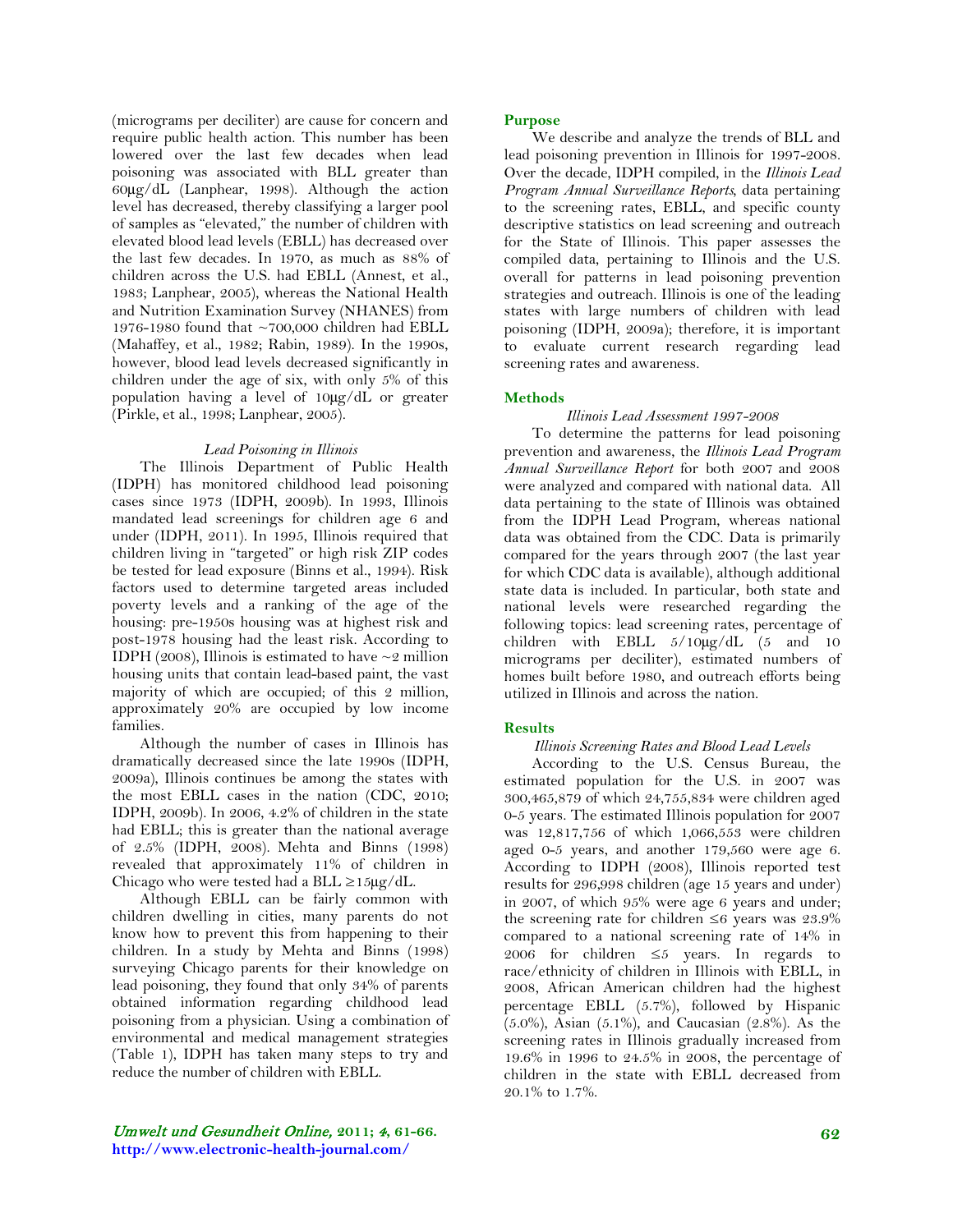#### *State-by-State Comparison*

According to the CDC (2010), 16 states had at least 1,000 cases of children aged less than 6 years with BLL above 10µg/dL in 1997, but Illinois exceeded all states with 29,992 cases. By 2007, most states, with the exception of New Jersey and California, had drastic decreases in their reported cases of childhood EBLL. Pennsylvania and Illinois lead the nation with the most lead poisoning cases in the country, with 4,094 and 3,521 cases respectively (CDC, 2010). New York, another state with a history of lead poisoning cases, has significantly decreased their numbers over the last 30 years. According to Freudenberg and Golub (1987), New York saw a decrease in the lead poisoning cases from 30.4% (2,649 cases) in 1970 to 6.4% (1337 cases) in 1985 (Freudenberg & Golub, 1987). This decrease was recognized as being part of two key events: successful screening programs and the decline of leaded gasoline fumes.

#### *National Lead Statistics 1997-2008*

Across the U.S., the CDC compiled blood lead test results for approximately 3,262,866 children in 2006 with ~39,526 children having EBLL (1.2% rate) (IDPH, 2008). According to the 1999-2002 NHANES survey, there was a decrease in the number of children with lead poisoning (0.7%) when compared to the  $1991-1994$  survey  $(2.2\%)$  (CDC, 2005). The 1999-2002 NHANES survey found that Caucasian children had the least amount of EBLL (0.5%) as opposed to African American (1.4%) and Hispanic children (1.5%). The average BLL for children 1-5 years old during the 2001-2004 NHANES survey was 1.7µg/dL, with African American children having the highest average (1.69 µg/dL). The 1999-2004 NHANES indicated a decreasing trend in the geometric mean for BLL for most age groups except children ages 1-5 (2.23, 1.70, 1.77  $\mu$ g/dL) and children aged 12-19 years (1.10, 0.942, 0.946 µg/dL). Jones et al. (2009) examined the NHANES for the last 16 years and found a 84% decrease in the blood lead levels  $(\geq 10 \mu g/dL)$  of the nation's children from 8.6% in 1988-1991 to 1.4% in 1999 to 2004.

## **Discussion**

Differences in reporting can make direct comparisons of state and national data difficult. State of Illinois data reported total numbers of tests

and EBLL, even when core fields (gender, age, address) had missing data. These "error" cases were not included in the CDC numbers, essentially leading to underreporting at the national level. Another difficulty in directly comparing the state and national data is the reporting age. Illinois collects data for children up to age 15 years, and often reports childhood data aggregated for age 6 and under, while CDC data is reported for children aged less than 72 months. Another data management difficulty is the use of population estimates to determine rates. Although US Census Bureau data was used in all cases, the estimated population used to determine rates was often the 2000 data rather than using yearly adjustments. The 2007 estimated population for Illinois highlights these differences: the CDC report was 1,059,993 children age less than 72 months, but the Illinois estimate was 1,243,832 children age ≤6 years.

In general, Illinois has significantly reduced the number of children with EBLL from 18.7% (45,809) in 1997 to 1.8% (5,270) in 2007 (IDPH, 2008). According to IDPH (2009b), a variety of prevention strategies are used to combat childhood lead poisoning (Table 1). Screening across the state is not uniform; rather, a risk management technique is used to target high-risk zip codes, supplemented with risk assessment questionnaires. The at-risk screening is required for children aged 6 months to 6 years prior to entering Head Start, preschool, daycare, or school. Results for all blood lead tests are required to be sent to IDPH for surveillance purposes. In addition, IDPH and local health departments offer educational outreach to all children with EBLL, including follow-up nursing visits. In addition to medical case management, IDPH oversees environmental remediation which includes home inspections for children with EBLL; homes with high lead levels receive remediation. The Illinois Lead Program extends beyond surveillance and treatment by proving education materials to a variety of target groups, including: physicians, schools, parents, real estate agents, schools, and home inspectors and contractors. Environmental remediation is not limited to Illinois. The decrease in the number of children with EBLL across the U.S. has been linked to the decrease in homes with lead-based paint; only ~39 million homes in 2000 from 64 million in 1990 (Jacobs et al., 2002; CDC, 2005).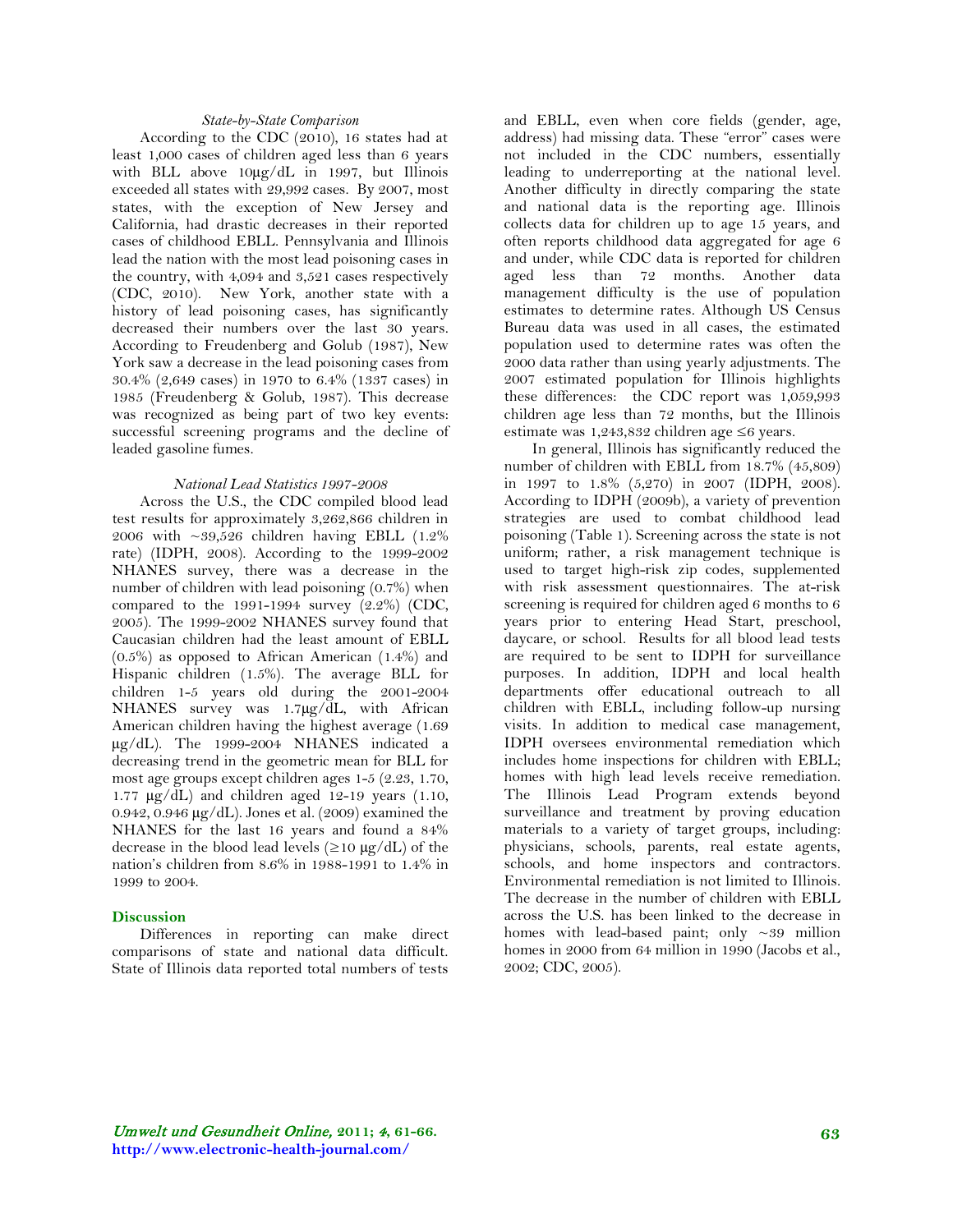| <b>IDPH Strategy</b> | Primary                                        | Secondary                                            | <b>Tertiary</b>                                                               |
|----------------------|------------------------------------------------|------------------------------------------------------|-------------------------------------------------------------------------------|
|                      | Avoid lead exposure                            | Early detection and<br>intervention                  | Damages that are caused<br>are irreversible                                   |
| $\boldsymbol{Q}$     | Identify sources of lead in<br>the home        | Increase rates of<br>screening                       | Chelate to remove toxins<br>from body                                         |
| 3                    | Focus on high-risk<br>(minorities, low-income) | Intervene to reduce long-<br>term damage             | Improve quality of life for<br>those who have lead<br>poisoning with outreach |
| $\overline{4}$       | Remediate high-risk<br>housing                 | Encourage home visits                                | Eat foods that have iron<br>and calcium                                       |
| 5                    | Evaluate and control<br>hazards                | Initiate environmental<br>inspections for those with |                                                                               |
| 6                    | Educate                                        | lead poisoning                                       |                                                                               |

## **Table 1. Triage of Lead Poisoning Preventions Strategies**

Note: Information based on *Illinois Lead Program Surveillance Survey* (2009)

#### **Conclusion**

Lead poisoning has been a significant problem throughout the early part of the 20th century, and still continues to affect the health of many children across the country. Despite the lead poisoning cases still present, trends have demonstrated a significant decrease in the numbers of children with EBLL, nationally and at the state level. Although Illinois has seen a significant drop in the number of children with EBLL over the last decade, it still remains one of the top states for total numbers of cases. As such, Illinois continues to offer extensive prevention programs to combat this important public health issue. As childhood lead poisonings decrease and funds are shifted to other challenges, it is important that preventive screenings continue to target high risk populations living in older housing units that have not yet been remediated to ensure the best use of case management, treatment, and prevention resources.

#### **References**

Agency for Toxic Substances and Disease Registry. (2007). Lead. Retrieved July 21, 2010 from: [http://www.atsdr.cdc.gov/tfacts13.pdf.](http://www.atsdr.cdc.gov/tfacts13.pdf)

Annest, J.L., Pirkle, J.L., Makuc, D., Neese, J.W., Bayse, D.D., & Kovar, M.G. (1983). Chronological trend in blood lead levels between 1976 and 1980. *New England Journal of Medicine, 308*, 1373-1377.

Bellinger, D. & Dietrich, K.N. (1994). Low-level lead exposure and cognitive function in children. *Pediatric Annals, 23*, 600-605.

Umwelt und Gesundheit Online, **2011;** 4**, 61-66. http://www.electronic-health-journal.com/**

Binns, H.J., LeBailly, S.A., Poncher, J., Kinsella, R., Saunders, S.E., & the Pediatric Practice Research Group. (1994). Is there lead in the suburbs? Risk assessment in Chicago suburban pediatric practices. *Pediatrics, 93*(2), 164-171.

Centers for Disease Control and Prevention. (2005). Blood lead levels ---United States, 1999— 2002. *Morbidity and Mortality Weekly Report, 54*(20), 513-516.

Centers for Disease Control and Prevention.  $(2010)$ . National surveillance data  $(1997-2007)$ .<br>Retrieved July 27, 2010 from: Retrieved July 27, 2010 from: [http://www.cdc.gov/nceh/lead/data/national.htm.](http://www.cdc.gov/nceh/lead/data/national.htm)

Curtis, G.B., Braggio, J.T., Fokum, F., Roberts, J.P., Scott, R., Staley, F., et al. (2004). Using GIS to assess and direct childhood lead poisoning prevention. *Centers for Disease Control and Prevention*, 1-40. Retrieved May 20, 2010 from: [http://www.cdc.gov/nceh/lead/publications/Using](http://www.cdc.gov/nceh/lead/publications/UsingGIS.pdf) [GIS.pdf.](http://www.cdc.gov/nceh/lead/publications/UsingGIS.pdf)

Deitrich, K., Ris, M., Succop, P., Berger, O., & Bornshein, R. (2001). Early exposure to lead and juvenile delinquency. *Neurotoxicology Teratology, 23*, 511-518.

Denno, D. (1990). *Biology and violence*. New York, NY: Cambridge University Press.

Freudenberg, N., & Golub, M. (1987). Health education, public policy and disease prevention: A case history of the New York City coalition to end lead poisoning. *Health Education & Behavior, 14*, 387- 401.

Gibson, J.L. (1904). A plea for painted railings and painted walls of rooms as the source of lead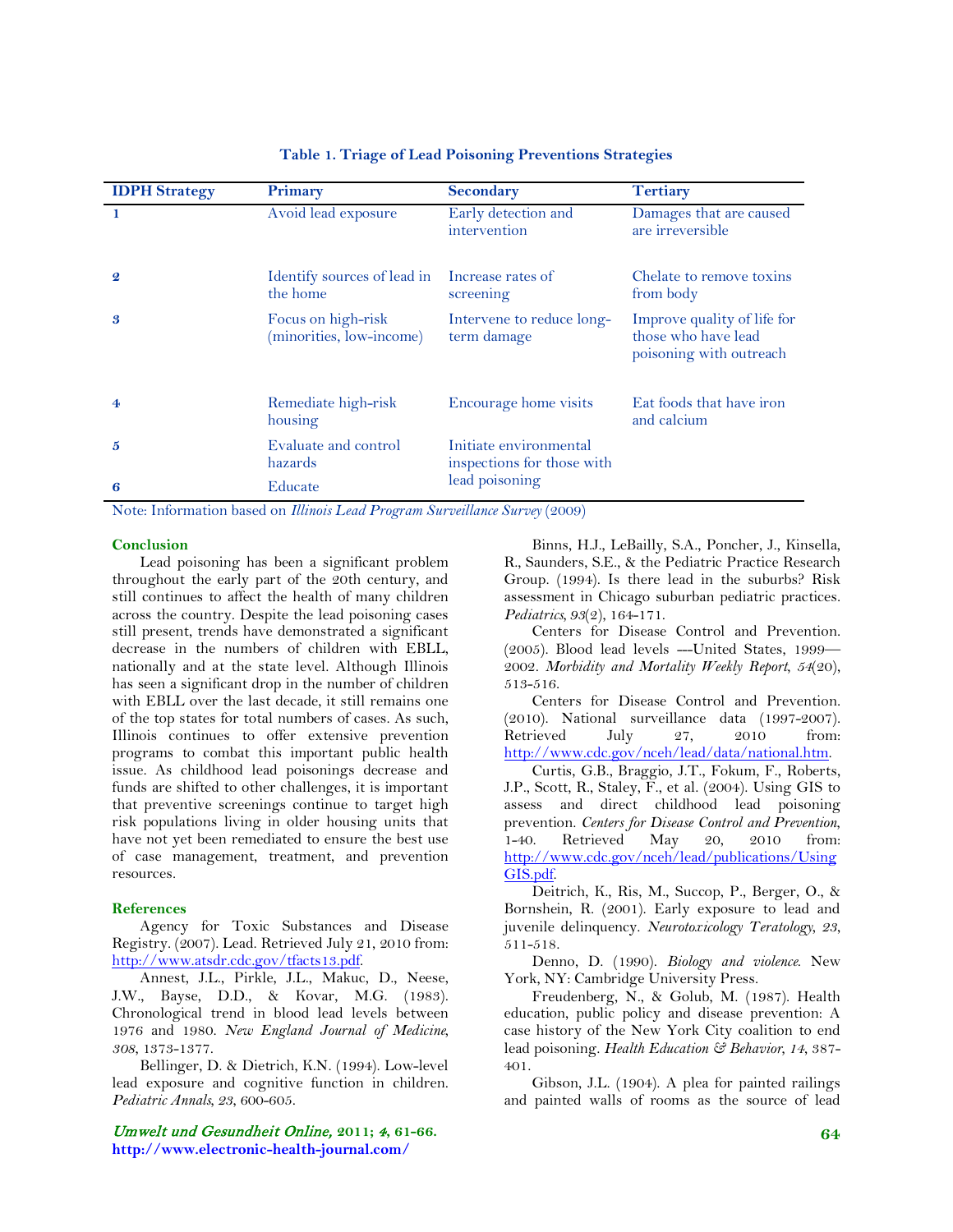poisoning amongst Queensland children. *Australasian Medical Gazette*, 149-153.

Illinois Department of Public Health. (2008). Illinois lead program surveillance report – 2007. Springfield, Illinois.

Illinois Department of Public Health. (2009a). Childhood lead poisoning. Retrieved July 21, 2010 from:

[http://www.idph.state.il.us/public/hb/hblead.htm.](http://www.idph.state.il.us/public/hb/hblead.htm)

Illinois Department of Public Health. (2009b). Illinois lead program surveillance report – 2008. Springfield, Illinois.

Illinois Department of Public Health. (2009a). Childhood lead poisoning. Retrieved July 21, 2010 from:

[http://www.idph.state.il.us/public/hb/hblead.htm.](http://www.idph.state.il.us/public/hb/hblead.htm)

Illinois Department of Public Health (2011). Childhood lead poisoning surveillance report. Retrieved February 4, 2011 from: [http://www.idph.state.il.us/health/statshome.htm#](http://www.idph.state.il.us/health/statshome.htm#Childlead) [Childlead.](http://www.idph.state.il.us/health/statshome.htm#Childlead)

Jacobs, D.E., Clickner, R.P., Zhou, J.Y., Viet, S.M., Marker, D.A., Rogers, J.W., et al. (2002). The prevalence of lead-base paint hazards in US housing. *Environmental Health Perspectives, 110*, 599-606.

Jacobs, D.E. & Nevin, R. (2006). Validation of a 20-year forecast of U.S. childhood lead poisoning: Updated prospects for 2010. *Environmental Research*, 102(3), 352-364.

Lanphear, B.P. (1998). The paradox of lead poisoning prevention. *Science, 281*(5383), 1617-1618.

Lanphear, B.P., Hornung, R., Ho, M., Howard, C.R., Eberly, S., & Knauf, K. (2002). Environmental lead exposure during early childhood. *Journal of Pediatrics, 140*, 40-47.

Lanphear, B.P. (2005). Childhood lead poisoning prevention: Too little, too late. *Journal of the American Medical Association, 293*(18), 2274-2276.

Levin, R., Brown, M.J., Kashtock, M.E., Jacobs, D.E., Whelan, E.A., Rodman, J., et al. (2008). Lead exposures in U.S. children 2008: Implications for prevention. *Environmental Health Perspectives*, *116*(10), 1285-1293.

Mahaffey KR, Annest JL, Roberts J, & Murphy RS, (1982). National Estimates of blood lead levels: United States, 1976-1980: association with selected demographic and socioeconomic factors. *New England Journal Medicine, 307*, 149-159.

Mehta, S. & Binns, H.J. (1998). What do parents know about lead poisoning? *Archives of Pediatric and Adolescent Medicine, 152,* 1213-1218.

Miranda, M.L., Dolinoy, D.C., & Overstreet, M.A. (2002). Mapping for prevention: GIS models for directing childhood lead poisoning prevention programs. *Environmental Health Perspectives, 110*(9), 947-953.

Needleman, H.L. Gunnoe, C., Leviton, A., Reed, R., Peresie, H., Maher, C., et al. (1979). Deficits in psychologic and classroom performance of children with elevated dentine lead levels. *New England Journal of Medicine, 300*, 689-695.

Needleman, H.L., Schell, A., Bellinger, D., Leviton, A., & Allred, E.N. (1990). The long-term effects of exposure to low doses of lead in children: An 11-year follow-up report. *New England Journal of Medicine, 322,* 83-88.

Needleman, H.L., Reiss, J.A., Tobin, M.J., Biesecker, G.E., & Greenhouse, J.B. (1996). Bone lead levels and delinquent behavior. *Journal of the American Medical Association, 275*, 363-369.

Pirkle, J.L., Kaufmann, R.B., Brody, D.J., Hickman, T., Gunter, E.W., & Pashcal, D.C. (1998). Exposure of the U.S. population to lead, 1991-1994. *Environmental Health Perspectives, 106*, 745-750.

Rabin, R. (1989). Warnings unheeded: A history of child lead poisoning. *American Journal of Public Health, 79*(12), 1668-1674.

Silbergeld, E.K. (1997). Preventing lead poisoning in children. *Annual Review of Public Health*, *18,* 187-210.

U.S. Census Bureau. (2007). State single year or age and sex population estimates: April 1, 2000 to July 1, 2007 – Civilian. Retrieved February 5, 2011 from:

[http://www.census.gov/popest/archives/2000s/vin](http://www.census.gov/popest/archives/2000s/vintage_2007/) [tage\\_2007/.](http://www.census.gov/popest/archives/2000s/vintage_2007/)

U.S. Environmental Protection Agency. (1996). EPA takes final step in phaseout of leaded gasoline. Retrieved July 22, 2010 from: [http://www.epa.gov/history/topics/lead/02.htm.](http://www.epa.gov/history/topics/lead/02.htm)

Wright, J.P, Dietrich, K.N., & Ris, D. (2004). The effect of early lead exposure on adult criminal behavior: Evidence from a 24 year longitudinal study. *The Criminologist, 29*(4).